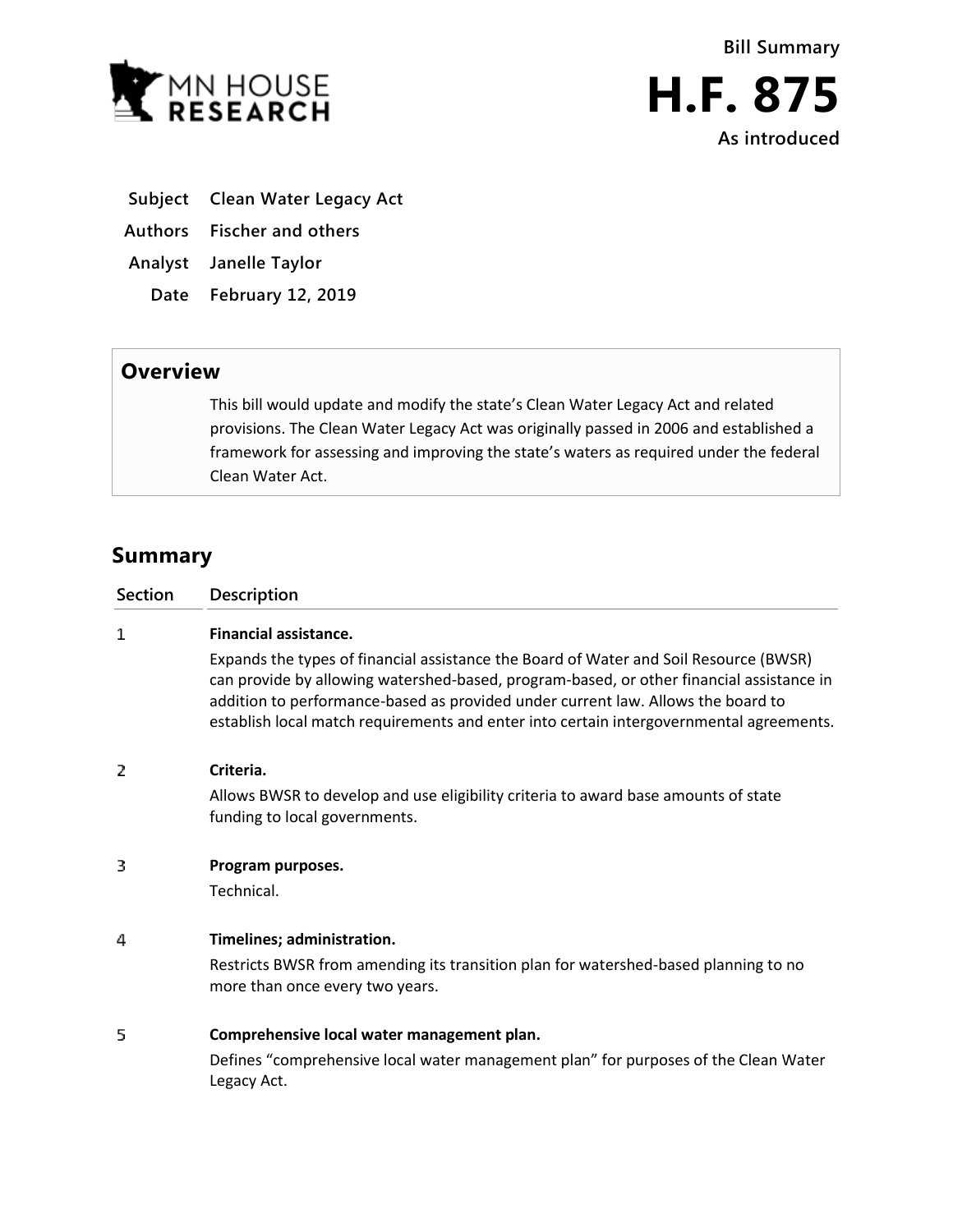| <b>Section</b> | Description                                                                                                                                                                                                                                                                                                                                                                          |
|----------------|--------------------------------------------------------------------------------------------------------------------------------------------------------------------------------------------------------------------------------------------------------------------------------------------------------------------------------------------------------------------------------------|
| 6              | Comprehensive watershed management plan.                                                                                                                                                                                                                                                                                                                                             |
|                | Defines "comprehensive watershed management plan" for purposes of the Clean Water<br>Legacy Act.                                                                                                                                                                                                                                                                                     |
| 7              | Restoration.                                                                                                                                                                                                                                                                                                                                                                         |
|                | Modifies the definition of "restoration" for purposes of the Clean Water Legacy Act.                                                                                                                                                                                                                                                                                                 |
| 8              | TMDL implementation plan.                                                                                                                                                                                                                                                                                                                                                            |
|                | Modifies the definition of "TMDL implementation plan" to allow certain plans or<br>strategies, including comprehensive watershed management plans and watershed<br>restoration and protection strategies (WRAPS), to serve as the implementation plan for a<br>TMDL when the Pollution Control Agency (PCA) determines the plan or strategy is<br>sufficient.                        |
| 9              | Watershed restoration and protection strategy or WRAPS.                                                                                                                                                                                                                                                                                                                              |
|                | Modifies the definition of "watershed restoration and protection strategy" or "WRAPS" to<br>allow the strategy to apply to a more flexible area and narrows the definition to include<br>only strategies, not strategies and actions as stated under current law.                                                                                                                    |
| 10             | <b>Goals for implementation.</b>                                                                                                                                                                                                                                                                                                                                                     |
|                | Modifies the Clean Water Legacy Act goals.                                                                                                                                                                                                                                                                                                                                           |
| 11             | Implementation policies.                                                                                                                                                                                                                                                                                                                                                             |
|                | Modifies the Clean Water Legacy Act implementation policies.                                                                                                                                                                                                                                                                                                                         |
| 12             | Priorities for scheduling and preparing WRAPS and TMDLs.                                                                                                                                                                                                                                                                                                                             |
|                | Requires the PCA to seek recommendations from the Clean Water Council (CWC), DNR,<br>Department of Health (MDH), Department of Agriculture (MDA), and BWSR regarding<br>priorities for scheduling and preparing TMDLs and WRAPSs, and adds surface water and<br>groundwater interactions and other items to the list of considerations that must be made<br>when setting priorities. |
| 13             | Priorities for funding protection actions.                                                                                                                                                                                                                                                                                                                                           |
|                | Expands the types of waters the CWC may provide recommendations for funding for to<br>include waters that have an approved TMDL.                                                                                                                                                                                                                                                     |
| 14             | Alternatives; TMDL, TMDL implementation plan, or WRAPS.                                                                                                                                                                                                                                                                                                                              |
|                | Allows the PCA to submit a comprehensive watershed management plan or                                                                                                                                                                                                                                                                                                                |

comprehensive local water management plan as an alternative to a TMDL in certain circumstances. States that a TMDL implementation plan or WRAPS is not needed if the PCA determines that a comprehensive watershed management plan, comprehensive local water management plan, or statewide/regional plan published by the agency is sufficient